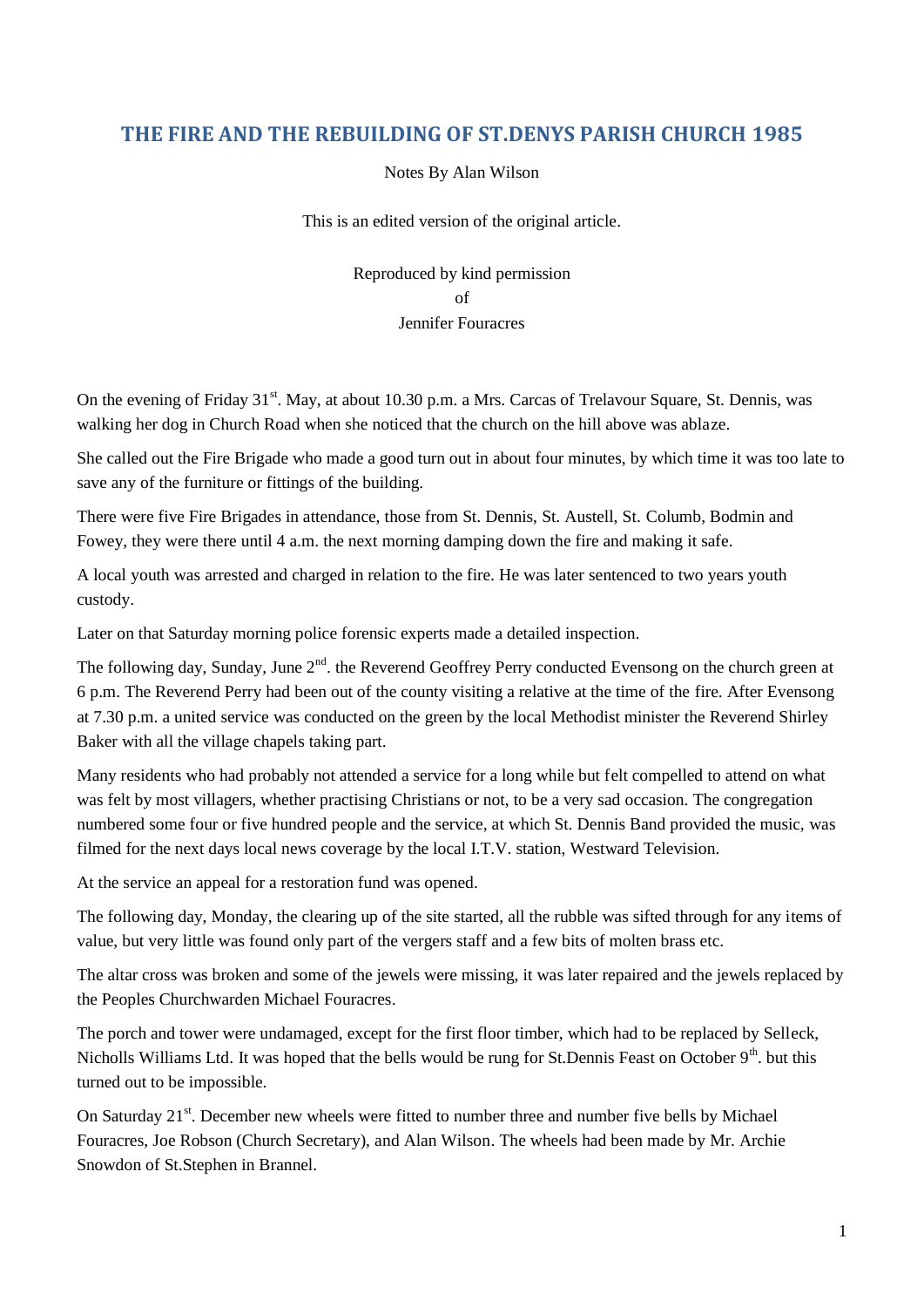The bells were rung for the first time since the fire on Christmas Eve 1985. The ringers were John Varcoe (Captain), Michael Fouracres, Joe Robson, Robert Fouracres, Eric Hawken, Jason Fouracres, John Gregor (Rectors Churchwarden), Bill Jenkins and Archie Snowdon of St.Stephens.

On Wednesday, 18<sup>th</sup>. December the tower was floodlit for Christmas and the tower was illuminated until the end of the "Twelve days of Christmas".

The first recorded illumination of the church was September  $18<sup>th</sup>$ . 1895 for the wedding of the rector's niece, probably by oil or carbine gas.

After the charred timber and rubble were taken out, work began on the task of removing the plaster from the internal walls and cleaning out between the stonework for replastering.

Approximately 140 tons were wheeled out to the church car park where it was loaded by a front-end loader from Goonvean & Rostowrack China Clay Company and taken away by one of their lorries. The operation was coordinated by Adrian Wilson.

The cleaning and clearance work was undertaken by Michael Fouracres, Alan Wilson, Natasha Wilson, Adrian Wilson, Joe Robson, Jack Trethewey and Paul Trevenna from Whitemoor.

At this time a trench was excavated through the field beside the road leading to the church, on the Menna side, by a JCB belonging to Rex Curtis of Roche, by courtesy of Goonvean & Rostowrack to whom the machine was hired.

The trench would be used for mains water and sewerage pipes for the toilets and other facilities which were to be constructed as part of the re-building.

From the top of this trench a further trench was dug from the outer church gate to the garage by Michael Fouracres, Alan Wilson, Joe Robson and Jack Trethewey.

The soil on the hilltop was so thin that the ground was virtually solid base rock and an air compressor and hammer jack had to be used to cut the trench.

At an earlier Parochial Church Council meeting the architect, Mr. Vaughan Ellis of St.Neot near Liskeard, submitted for consideration three plans for the church re-building. Plan B was accepted in principal and detailed plans were drawn up to enable tenders to be sought.

On Monday 23<sup>rd</sup>. December a group of archaeologists from the Cornwall Archaeological Unit at Truro excavated the floor of the church interior to attempt to discover any traces of an early church or the hill top Iron Age fort that it was built on.

They discovered seven skeletons which had their burial positions recorded. They were measured and then reburied in the same locations. More graves were found but not opened. Apparently only two were buried in wooden coffins, the others were wrapped in shrouds and laid in the ground. The average depth of burial was only 15/18 inches below the floor level. The age of the skeletons was estimated at between 300 and 350 years old.

The leader of the unit promised a report of his findings (see archaeologists report).

In June 1986, Mr. Piper of Liskeard started repairing the stone mullions and surrounds of the windows. At the same time Messrs Dring and Williams, of Bath, removed the walls and pillars of the vestry in preparation of rebuilding them. They would then form the new Lady Chapel.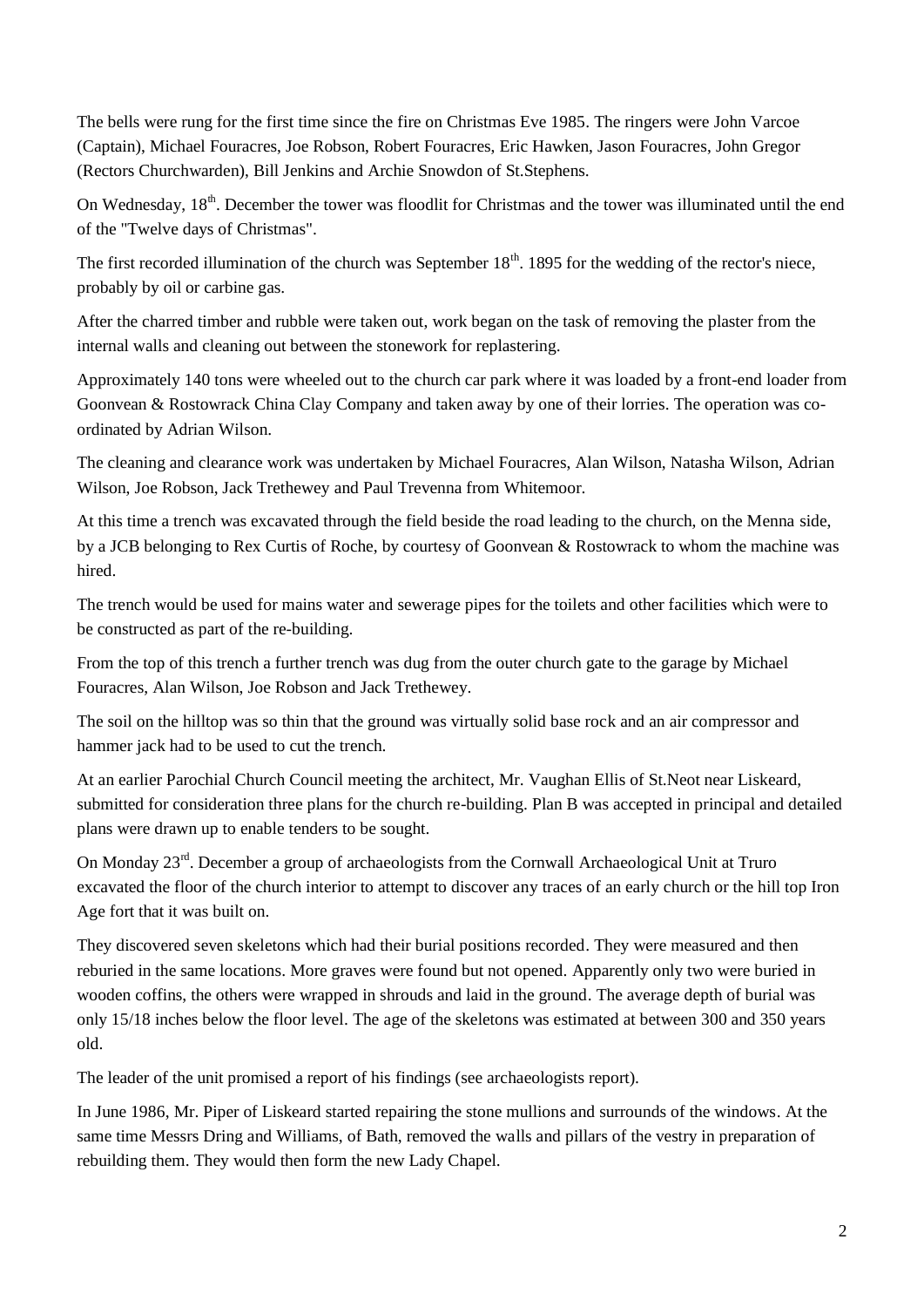The stone used was Polyphant stone, from quarries near Polyphant village between Liskeard and Callington. The stone used for the repair of the West wall was provided locally by Goonvean & Rostowrack, the stone for the tower arch coming from their Rostowrack Quarry.

The roof trusses were made by A.E.Thomas, a construction company from Ponsanooth, the timber used was Oregon Pine imported from America, each truss weighed 1 ¼ tons.

The re-building work began on 14" October 1986, the main contractors being Selleck Nicholls Williams of St.Austell, the site foreman was Mr. Oswald Pascoe, of Gaverigan, near St.Dennis.

Monday the  $10^{th}$ . of November the new roof trusses were delivered by A.E. Thomas, off-loaded by a crane from Macsalvors of Redruth into the top of the field on the South West side of the church, to the East of the public footpath to the Came Hill road.

The whole of the church interior was fitted with scaffolding to a height level with the top of the exterior walls, and the top of the scaffolding was then covered over with boards to form a platform on which to lay the roof trusses for assembly (the trusses being delivered in three sections).

On Wednesday the  $12<sup>th</sup>$ . at 10.15 a.m. a helicopter arrived to lift the trusses from the field and lower them onto the platform.

The helicopter was hired from Castle Air, based at Castle Motors, Trebrownbridge, Liskeard and took 1 ½ hours to lift all the trusses onto the platform without damage to the nearby tower or the roof trusses. The spectacle was watched by a large number of people including children from both village schools.

The next few days were spent assembling the trusses ready to be raised to a vertical position, in their places, by a manual winch and tackle positioned at the East end above where the altar had been.

The following week a trench was excavated in the path leading from the garage to the church for laying mains electricity cables, water and central heating oil pipes.

By the middle of January 1987 the roof was timbered and felted ready for the Delabole slates to be fixed. The slating of the roof was carried out by Richard and Rawe, of Falmouth, who took approximately 4 working weeks to lay 34 tons of slates.

In the same week that the slating commenced the electrical installation began, the contractors were Yelland and Gardner of Plymouth. The wiring was undertaken by Mr. Bryn Camps of Penwithick.

Early in the month of February a new concrete floor was laid in the church and the interior insulation of the roof began.

On Wednesday the 13<sup>th</sup>. the mason, Mr. Nigel Orchard of Probus, arrived to start plastering the interior walls.

His working methods were unusual. I had never seen their like before. He used scaffolding to a height of about four feet to reach areas of the walls that he couldn't reach from the floor, but wore stilts strapped to his legs to reach more inaccessible areas.

The small cross on the exterior of the East end gable was fitted with a new base made at Delabole Quarry. The original cross was re-used.

The old font was re-sited in its old place in front of the tower door and the new stone surrounds for the chancel and altar were put into place.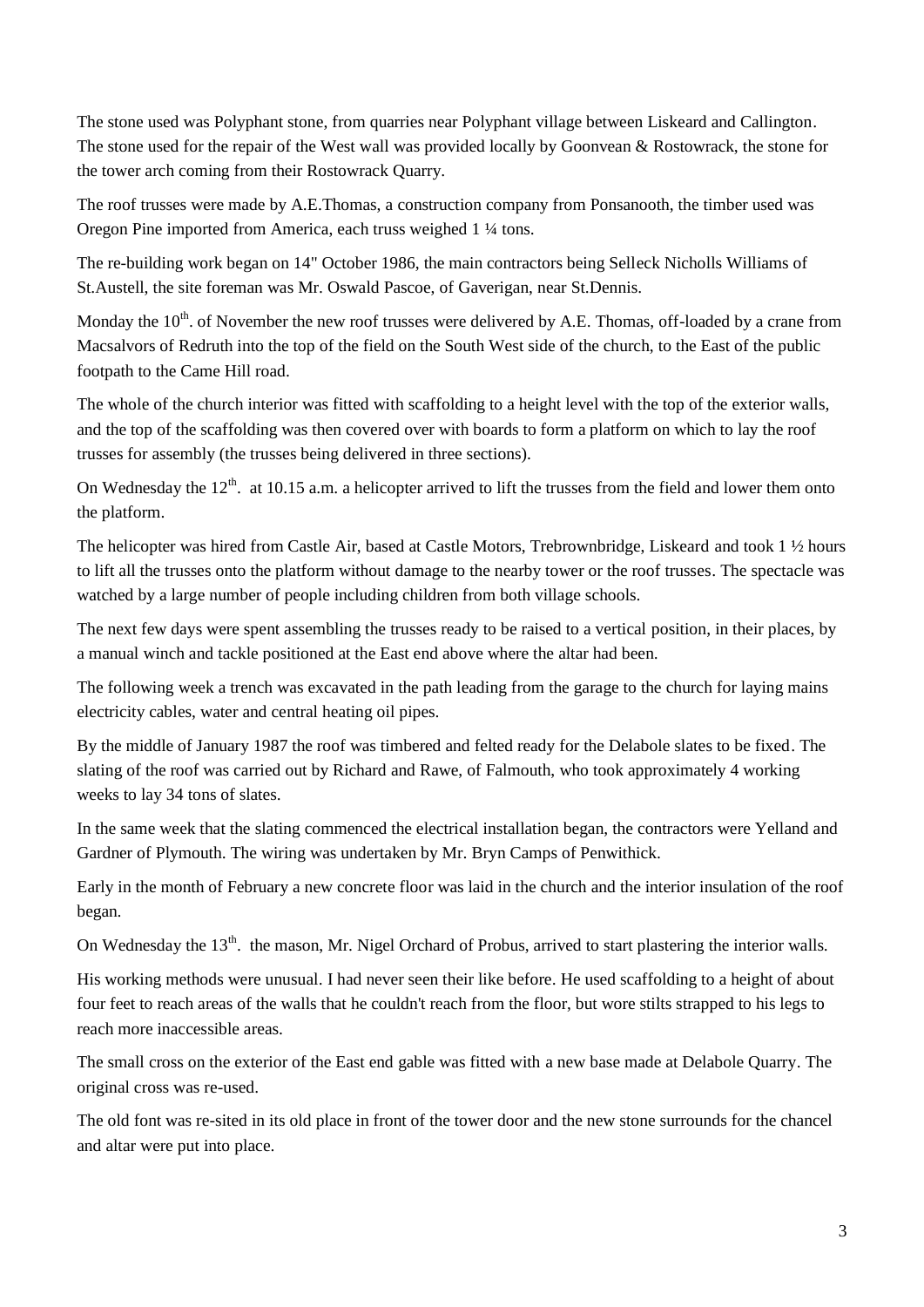On the 14<sup>th</sup>. March a party from the church consisting of Michael Fouracres, Joe Robson, John Varcoe, Bill Jenkins, Archie Snowdon and Alan Wilson went to the Belmont Road Methodist chapel in Devonport, Plymouth, to take out pews in readiness to be transported to St.Dennis for use in the rebuilt church.

They were loaded on April  $4<sup>th</sup>$ . and brought down to Drinnick engineering workshops on the  $6<sup>th</sup>$ . by a party comprising Robert Fouracres, Paul Bullock, Andrew Robson, Bill Trudgian, Roger Trudgian, Michael Fouracres, Joe Robson and Alan Wilson.

The church was used for services on only two occasions between the date of the fire and its rededication, the first on the 5<sup>th</sup>. April 1987, being the christening of Damian, the son of Robert and Debbie Fouracres, of Wellington Road, St.Dennis, followed on September 12<sup>th</sup>. by the wedding of Sandra Gregor, of St.Dennis and Mark Crawford of Enniscaven.

The last few months had been taken up with varnishing the beams and painting the interior of the roof and interior walls.

The new oak entrance door was fitted and an extra storm door added to the porch. A new door was also added to the North entrance.

The second week of June saw the heating engineers start to install the central heating system. The contractors were Johnstone and Baxter of Plymouth.

On Monday 20<sup>th</sup>. of July the right hand stained glass window was installed at the East end of the church. The work took two days and was undertaken by Mr. Peter J. Skirtin, of Bumble View, The Lizard.

On the Tuesday work started laying the wood flooring. The job undertaken by a contractor from Plymouth took a week to complete.

Wednesday 5<sup>th</sup>. August saw work start on installation of the frame and door at the tower entrance. The wood was French White Oak. The Oak panels were also fitted to the East end wall behind the Altar and the new vestry would soon be constructed. The work being carried out by A.E. Thomas of Ponsanooth.

Early in August a meeting was held to discuss the new church organ and an order was placed with Hele's of Truro.

The two altars to be used were being cleaned and restored by Mr. Gordon Bullen, carpenter, of Wellington Road, St.Dennis.

The one for the Lady Chapel came from St.Marys church in Penzance and the main altar from the Helford Mission church. They were installed on September  $8<sup>th</sup>$ .

On Tuesday  $8<sup>th</sup>$ . September the organ builders installed a pipe organ on loan to the church until the new one was completed. It was hoped, for Easter 1988.

The following day, Wednesday the  $9<sup>th</sup>$ . scaffolding was erected on top of the tower around the spire, to make the replacement of the weather vane safer.

The weather vane and standards were made by Mr. Ted Sparrow, a retired engineer of St.Austell, who also made a new ship for the top of the structure. These were put into place on the afternoon of Wednesday the  $30<sup>th</sup>$ . of September by Ted Sparrow, Joe Robson and Alan Wilson.

In the evening a new flagpole, with ropes, was erected by Michael Fouracres and Alan Wilson.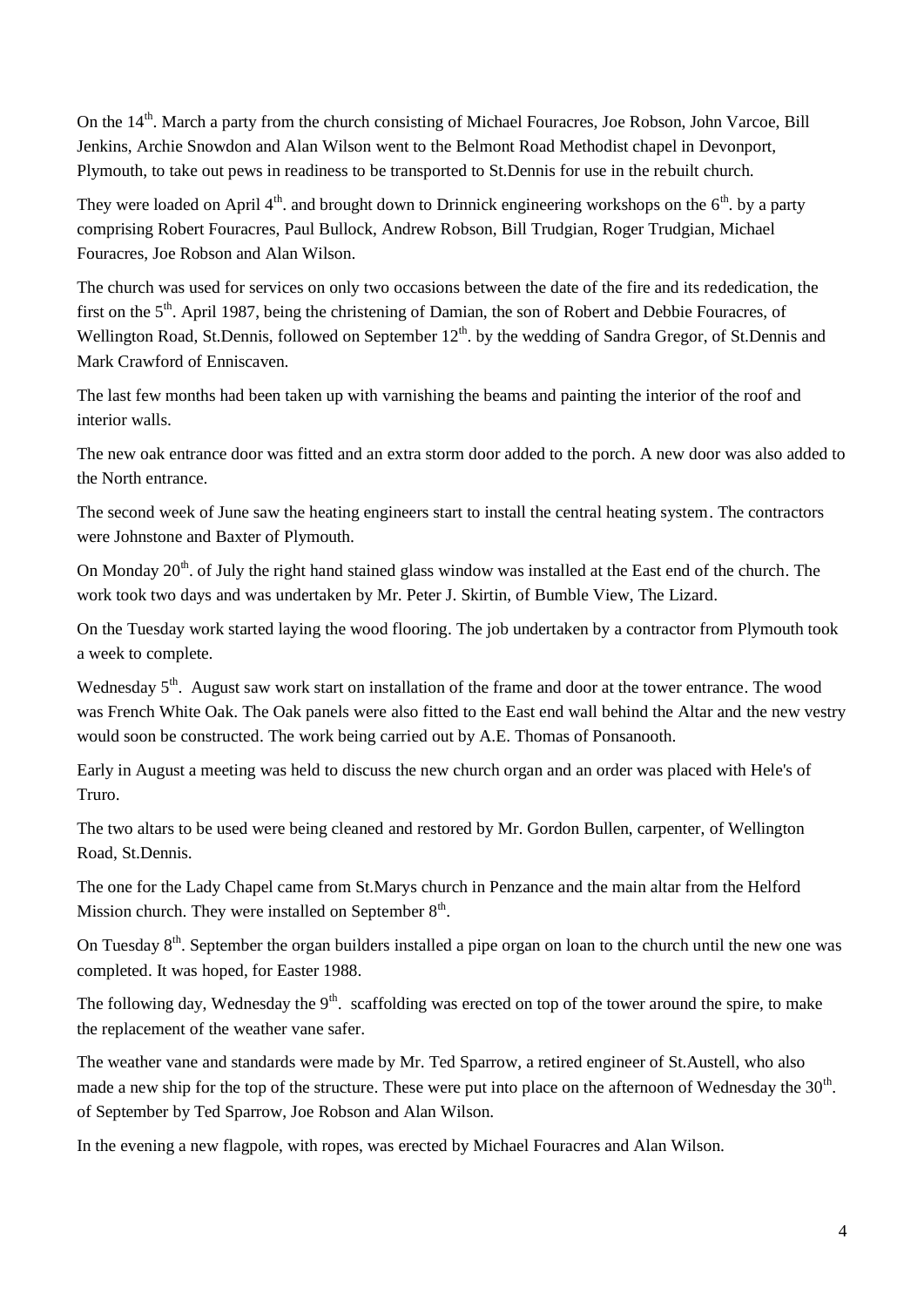The first regular service to be held in the church since the re-building was at 9.30 a.m. on Sunday the  $13<sup>th</sup>$ . September 1987, and on Wednesday 16<sup>th</sup>. the first funeral, for Mr. Ken Lagor, of 103 Hall Road St.Dennis.

A meeting was held on the  $18<sup>th</sup>$ . for the completion and the handing over of the heating and electrical contracts, and on the  $23<sup>rd</sup>$ . a new lightning conductor, with earthing, was fitted by Dawsons of Bristol.

Gordon Bullen and John Kellow saw the month out by cutting the dead branches from the trees around the church green.

On the  $9<sup>th</sup>$  and  $10<sup>th</sup>$  of October the pulpit, lectern, communion rail and Bishop's chair were delivered and installed. The World War 1 memorial was also fixed at the Eastern end and the scaffolding around the spire taken down from the tower.

Sunday October  $11<sup>th</sup>$ . was Re-dedication Day. The service was held at 9.30 a.m. and conducted by the Bishop of Truro, the Right Reverend Peter Mumford, his Chaplain and the Reverend H. Rich, together with the St.Dennis Rector, the Reverend Geoffry Perry and his Churchwardens, Michael Fouracres and John Gregor.

The organist was Mrs. Muriel Barrett and the service was attended by around 100 people of whom 71 were communicants.

During the second week of November new gates, donated by Mr. & Mrs. Michael Fouracres, were fitted to the church car park.

The second week of December 1987 saw Hele's of Truro beginning to install the new organ. It was first used for a service on the  $11<sup>th</sup>$ . of February 1988, with Mrs. Muriel Barrett as the organist.

The window dedicated to Thomas Hawken and Geoffry Hawken was installed on 8<sup>th</sup>. March. The

window was given to the church by Geoffry's widow, Mrs. Olwen Hawken.

In May, the first nine pews were made and prepared by Michael Fouracres.

During September a window was installed to the memory of Police Sergeant Ronald Brenton who died on 22<sup>nd</sup>. September 1986. It was given by his parents William and Hilda Brenton, formerly of Enniscaven.

October 1988 saw the first of the cleaned and renovated pews placed in the church. It was varnished by Mr. Cecil Barrett.

A couple of years later in September 1991 a replica of Queen Anne's coat of arms was re installed by Bill Jenkins. It had been donated by Mr. Fred Biddick of Rectory Corner, St. Dennis.

The coat of arms, dated 1711, had previously hung on the North wall immediately opposite the main door from the porch, but was totally destroyed in the fire.

In February 1993 a tapestry of The Last Supper was presented to the church by Mr. & Mrs. Jason Fouracres of St. Dennis.

In February of the following year Mrs. Vera Sampson, of Mount Elgon, Hendra Downs, St. Dennis presented to the church a tapestry, which she had embroidered, depicting St. Francis of Assisi.

During October 1994 Michael Fouracres, Alan Wilson and Raymond Johnson widened the main gate by two feet four inches and rebuilt the hedge.

On February l1th. 1995 one hundred trees were planted around the church green and the graveyard. The commemorating ceremony was attended by amongst others, Lord and Lady Falmouth, Bishop of Truro, Michael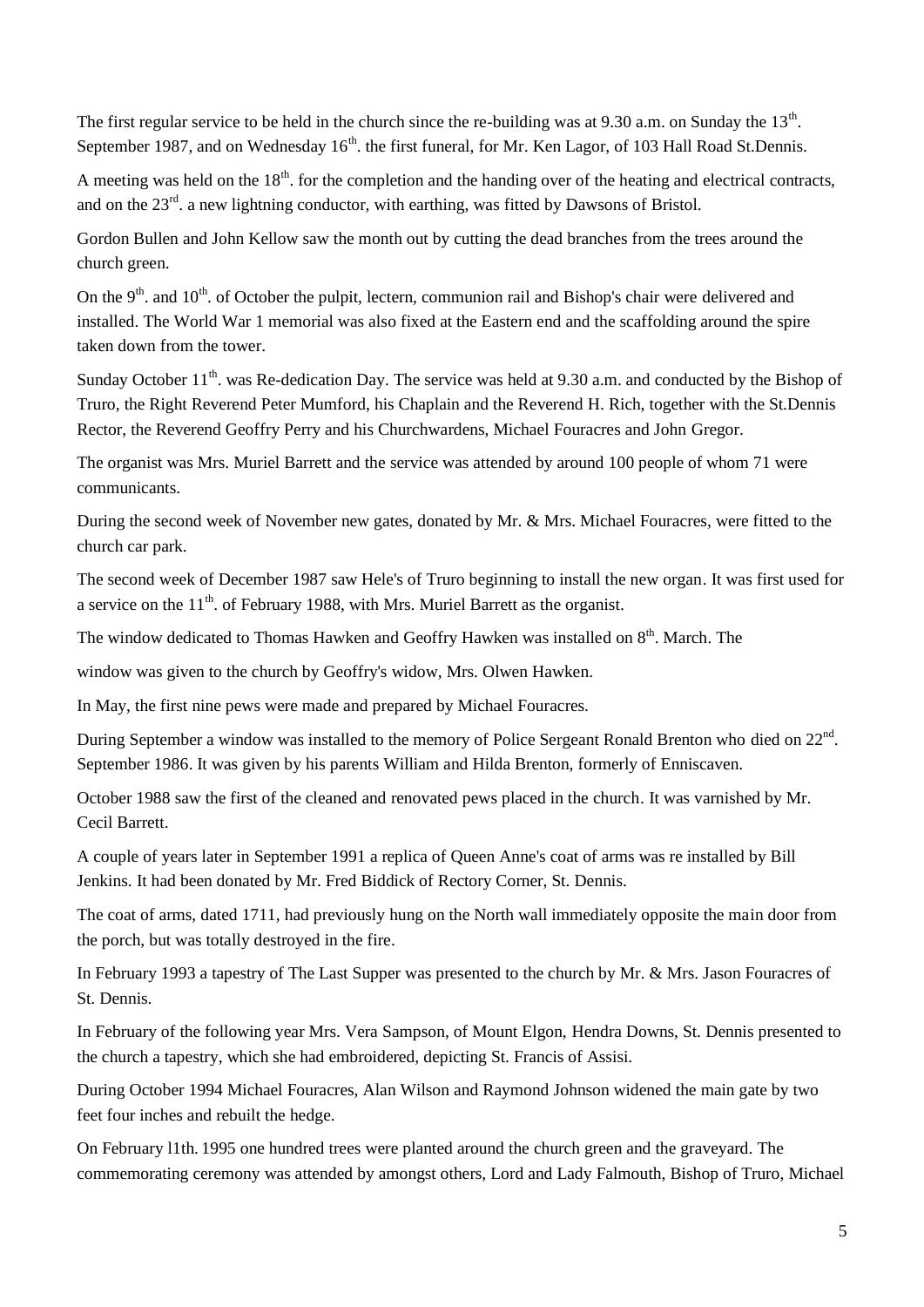Ball, local MP Matthew Taylor and the Mayor and Mayoress of Restormel Borough, Councillor Brian Higman and his wife.

On July  $9<sup>th</sup>$ . work commenced to remove the old boiler firing the central heating system in readiness for a new replacement.

Michael Fouracres, Jack Trethewey, Alan Wilson and Mrs. Christine Weiczorek removed nearly four tons of brick and other rubble from the boiler house.

On August 31th. the new boiler was fitted by Mr. Barry, a plumber of Gover, St. Austell, with the assistance of Alan Wilson for the electrical installation and Michael Fouracres.

The cost of the rebuilding St. Denys Parish Church totalled £360,000.

The last person to be buried in the Church Yard was Dora Ann Sheaff (née Blewett) who died on 28<sup>th</sup>. December 1994, aged 90 years.

The Church Yard is now closed for burials.

On  $14<sup>th</sup>$ . July 2003, new gates were installed at the main entrance to the church, donated by Mr. & Mrs. Michael Fouracres.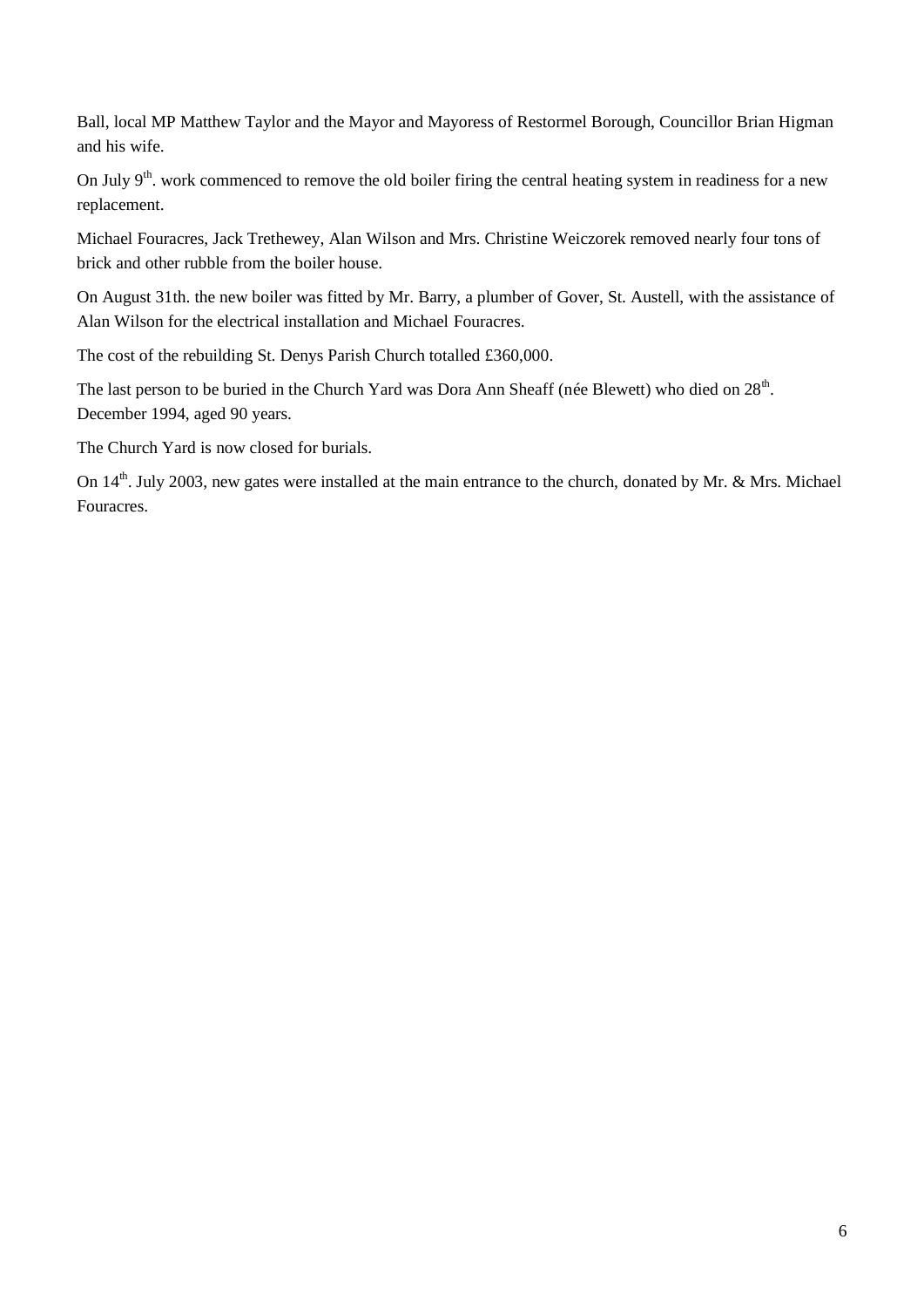# **RECTORS OF ST.MICHAEL CAERHAYES WITH ST.DENNIS AND ST.STEPHEN.**

| <b>Stevyn Davey</b>            | was Rector in | 1536 |
|--------------------------------|---------------|------|
| Zacharie Hooker                | was Rector in | 1643 |
| John Archer                    | was Rector in | 1644 |
| George Tanner                  | was Rector in | 1676 |
| George Hawken                  | was Rector in | 1704 |
| George Rundle                  | was Rector in | 1719 |
| George Pamall                  | was Rector in | 1719 |
| William Sutton                 | was Rector in | 1719 |
| William Stuart                 | was Rector in | 1720 |
| William Leach                  | was Rector in | 1771 |
| Benjamin Foster                | was Rector in | 1773 |
| <b>Charles Trevannion Kemp</b> | was Rector in | 1806 |
| William Willemott              | was Rector in | 1852 |

# **In 1852 St.Dennis became a parish separated from St.Michael with its own Rector**

| John Glynn Childs      | 1852-1904  |
|------------------------|------------|
| W. Bevan Monger        | 1904-1914  |
| John Ching Barfett     | 1914-1930  |
| Claude George Sara     | 1931-1945  |
| <b>Albert Sykes</b>    | 1946-1956  |
| W. George Ellis Squire | 1956-1959  |
| William Victor Lambert | 1961-1964  |
| Frederick John Chase   | 1964-1969  |
| Charles Thomas Cook    | 1969-1983  |
| Geoffry Perry          | 1984-1992  |
| <b>Timothy Russ</b>    | 1992 -2006 |